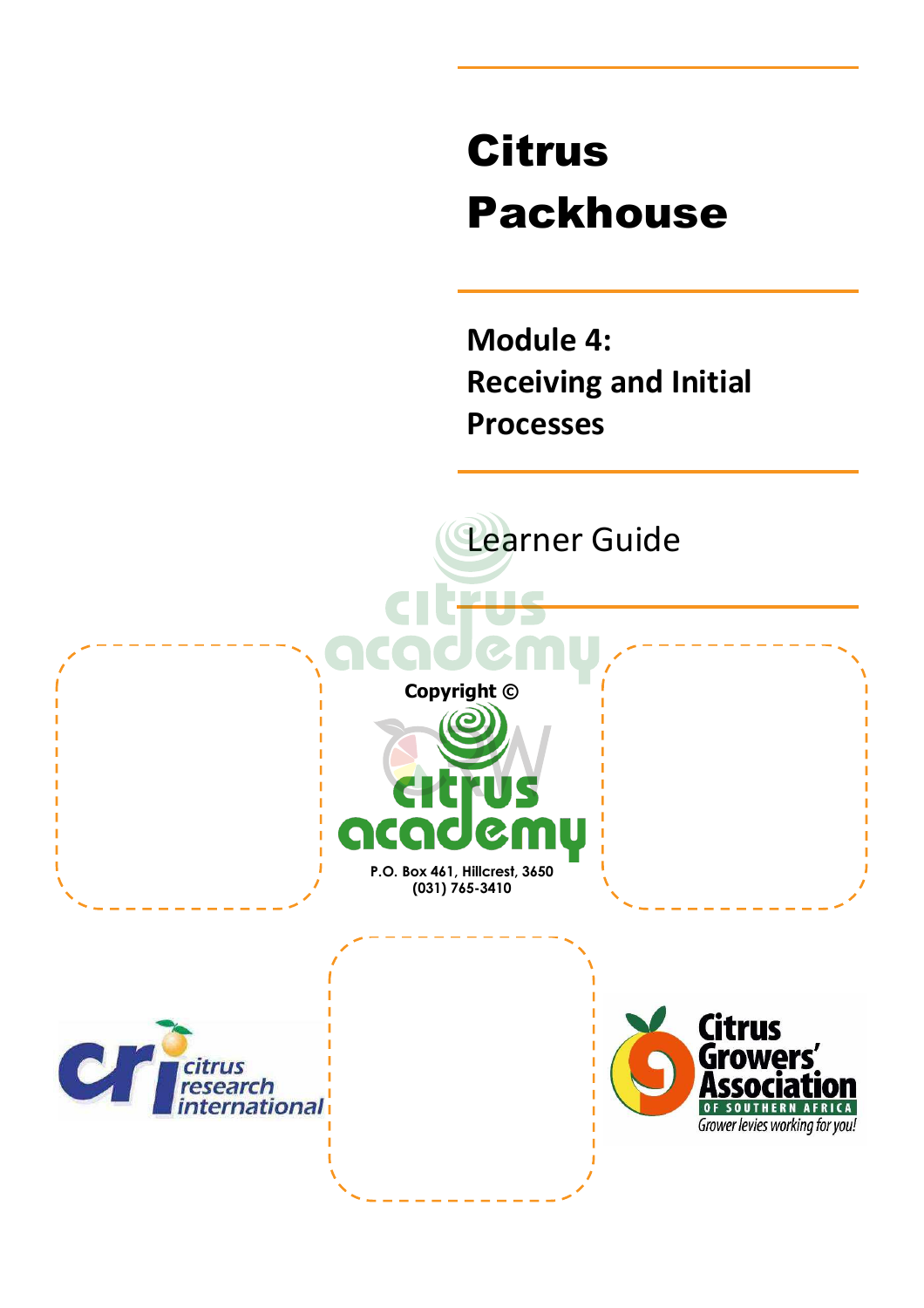**© Citrus Academy NPC**  1 st edition 2022

The content of this module is based on audio-visual material produced by the Citrus Academy.

**Scripted by:**  Jacomien de Klerk

#### **Visual material production:**  Sagritex (Pty) Ltd

**Additional information sources:**  Citrus Research International

**Project coordinator:** Citrus Academy (Jacomien de Klerk)



#### **Disclaimer**

By accepting this document and reading its contents you agree to be bound by the terms of this disclaimer.

The use of the contents of this document and the accompanying visual material is at your own risk. Neither the Citrus Academy nor Citrus Research International nor the Citrus Growers' Association warrant that the content of this document or the visual material is suitable for your intended use or that it is free of inaccuracies or omissions. The opinions and advice expressed in this document and the visual material are not necessarily those of the Citrus Academy, Citrus Research International or the Citrus Growers' Association. The Citrus Academy, Citrus Research International and the Citrus Growers' Association, their directors, officers, employees, agents and contractors shall not be liable for any loss or damage of any nature suffered by any person as a direct or indirect result of the use of, or inability to use, any advice, opinion or information contained in this document or the visual material, or any misrepresentation, misstatement or omission, whether negligent or otherwise, contained in this document and the visual material.

You indemnify the Citrus Academy, Citrus Research International and the Citrus Growers' Association against any claim by any third party against the Citrus Academy, Citrus Research International and the Citrus Growers' Association, their directors, officers, employees, agents or contractors arising from, or in connection with, the use of, or reliance on, the contents of this document and the visual material. It is your responsibility to determine suitability of the contents of this document and the accompanying visual material for your intended use.



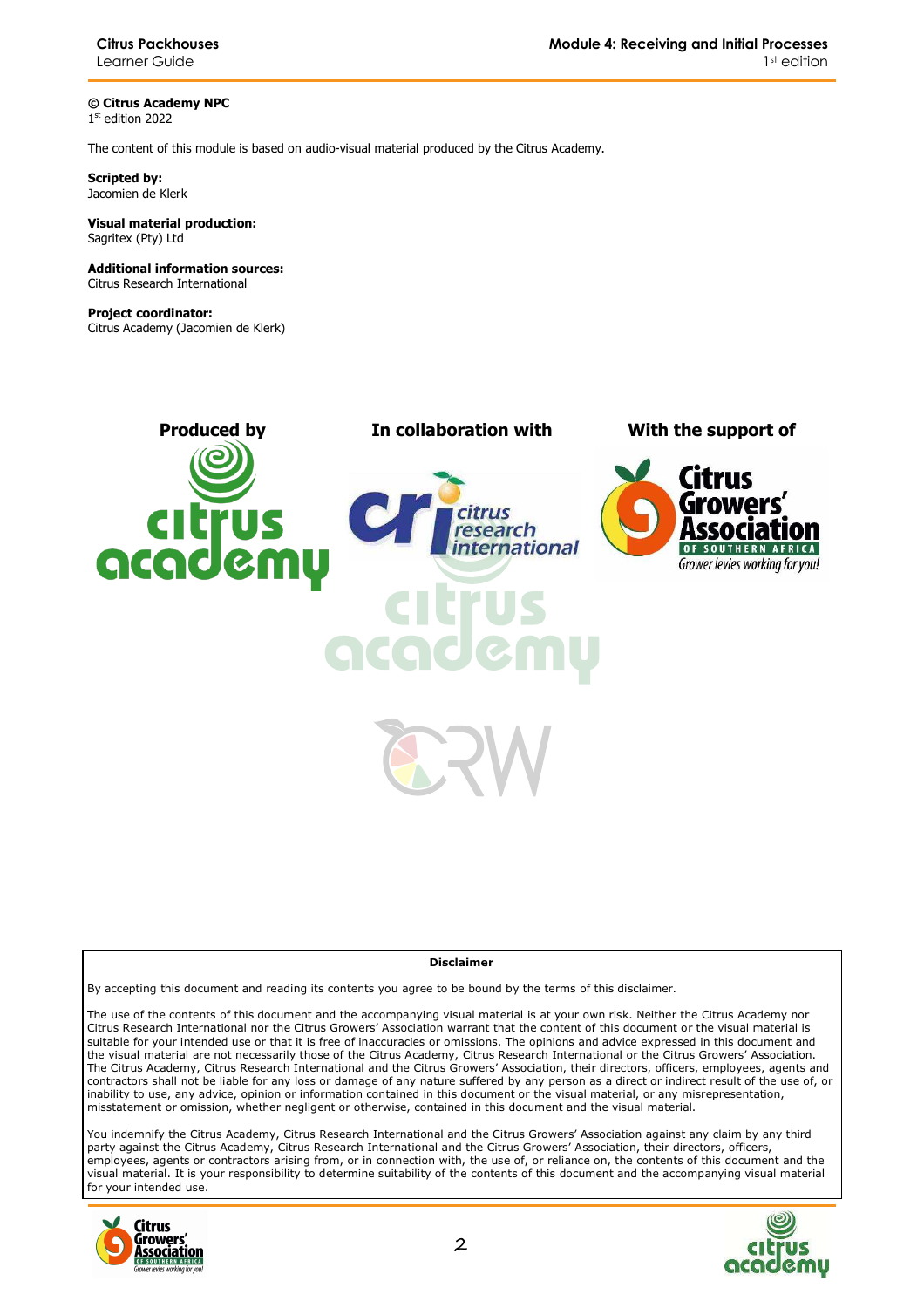# Contents

| Introduction                  | 4              |
|-------------------------------|----------------|
| Receiving                     | $\overline{4}$ |
| Weighing                      | 4              |
| Packhouse Delivery Inspection | 5              |
| Drench                        | 5              |
| De-greening                   | 5              |
| Pre-Sorting                   | 6              |
| Fruit Washing                 | 6              |
| Sanitisers                    | 6              |
| <b>Tip Systems</b>            | 7              |
| Conclusion                    |                |





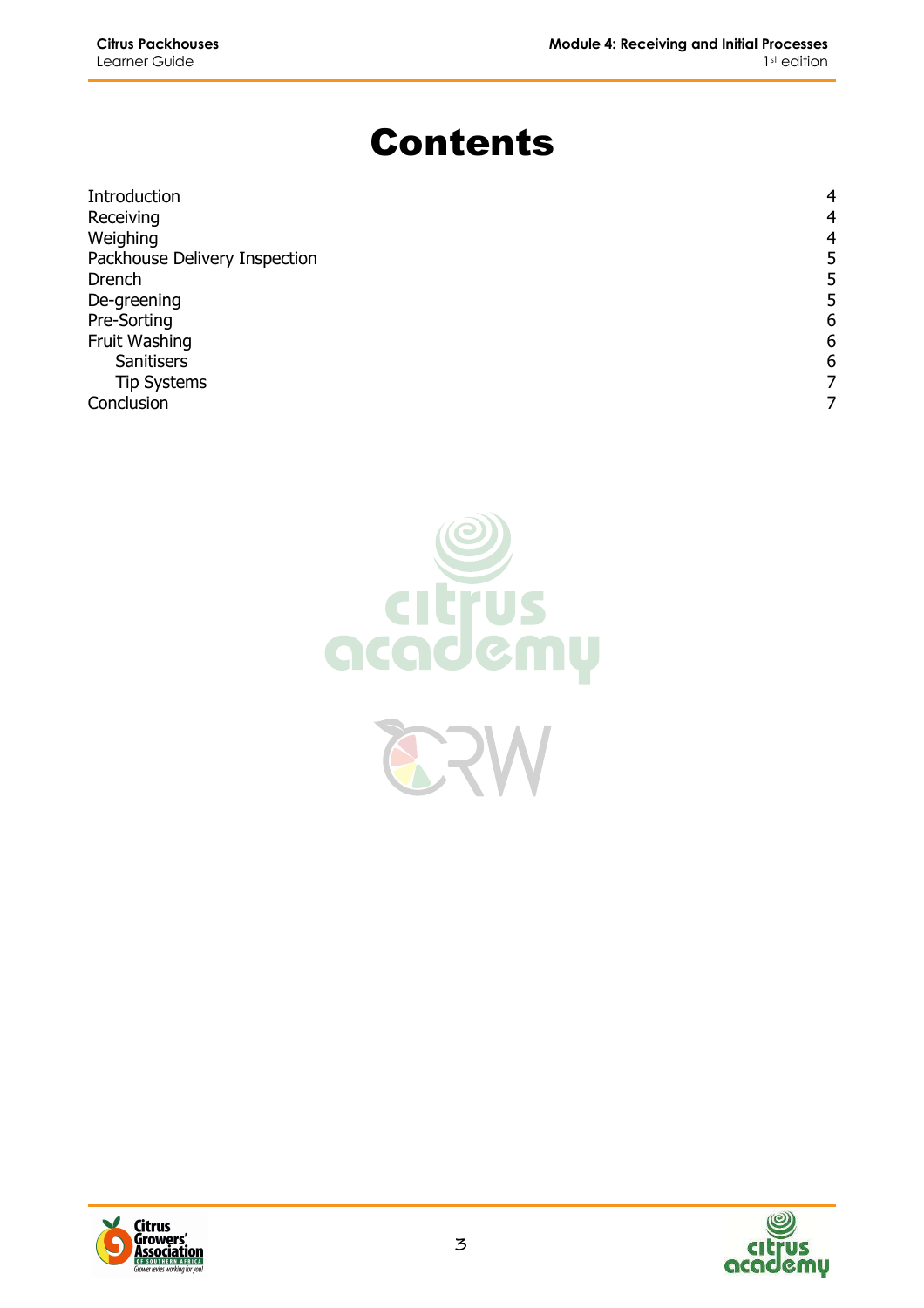### **Introduction**

Fruit arrives at the packhouse from the orchard in picking bins or trailers, covered in dust, warm from the sun, and with all sizes and sorts mixed together. The only thing you can know for sure is that the citrus fruit in each bin or trailer is the same type and cultivar, and has been picked in the same orchard.

It is the responsibility of the packhouse to clean the fruit, de-green them if necessary, treat them with fungicides to kill established disease, improve their appearance and shelf-life by applying wax, separate them into size and quality categories, and then to pack like fruit together in boxes, ready to be loaded and taken to the harbour for export.

The first step in this process is to receive the fruit at the packhouse and, if necessary, to store it until it can be processed. If fruit is not processed straight away, and especially if it is going to be de-greened, it is drenched to protect against decay. If required, fruit is now degreened to improve its colour. Right before it enters the packhouse process, the fruit is weighed and the details of the delivery are recorded. Fruit is also pre-sorted to remove green bombs and finally washed, at which point it enters the packhouse.

## **Receiving**

As we have mentioned, fruit is delivered to the packhouse in picking bins or in picking trailers. Bins can be stacked on the back of flatbed trucks, or transported on specialised trailers attached to tractors. On arrival at the packhouse, bins are stacked in storage areas, where a first-in/first-out system is used to make sure that the fruit that was received first is processed first. Sometimes the packhouse is not that busy, and the fruit is processed right away. Trailers are simply unhitched from tractors and left to wait their turn, out of direct sunlight.

If fruit has to be stored for an extended period, such as over a weekend, it is best to store bins in closed storage areas. This fruit should be drenched to protect them from decay even if they are not going to be de-greened.

# **Weighing**

Before fruit enters the packhouse process, the weight of the fruit in each bin or trailer is determined and recorded, along with the delivery date, the PUC of the production unit, the orchard and block number, the type and cultivar of the fruit, and any other relevant information. To enable traceability, it is a good idea to assign a batch number to each delivery which follows the fruit through the packhouse.

The manner in which the fruit is weighed, and the equipment that is used to do this, varies between packhouses, and depends on whether the fruit is in bins or trailers. At some packhouses, individual bins are placed on large scales and the details of the bin and its weight are recorded on the system right before the bin goes into the tipper. In other cases, the details of the bin are recorded on the system but it is only weighed right before it is tipped by scales that are integrated in the tipper system.

Picking trailers have to be weighed on a weighbridge, but few packhouses have weighbridges on the premises. Those packhouses often use an average, weighing ten or twenty trailers at a nearby weighbridge when they start picking a new cultivar, and using the average weight for all the trailers of that cultivar. Best practice is however to weigh every individual trailer and record the exact weight.



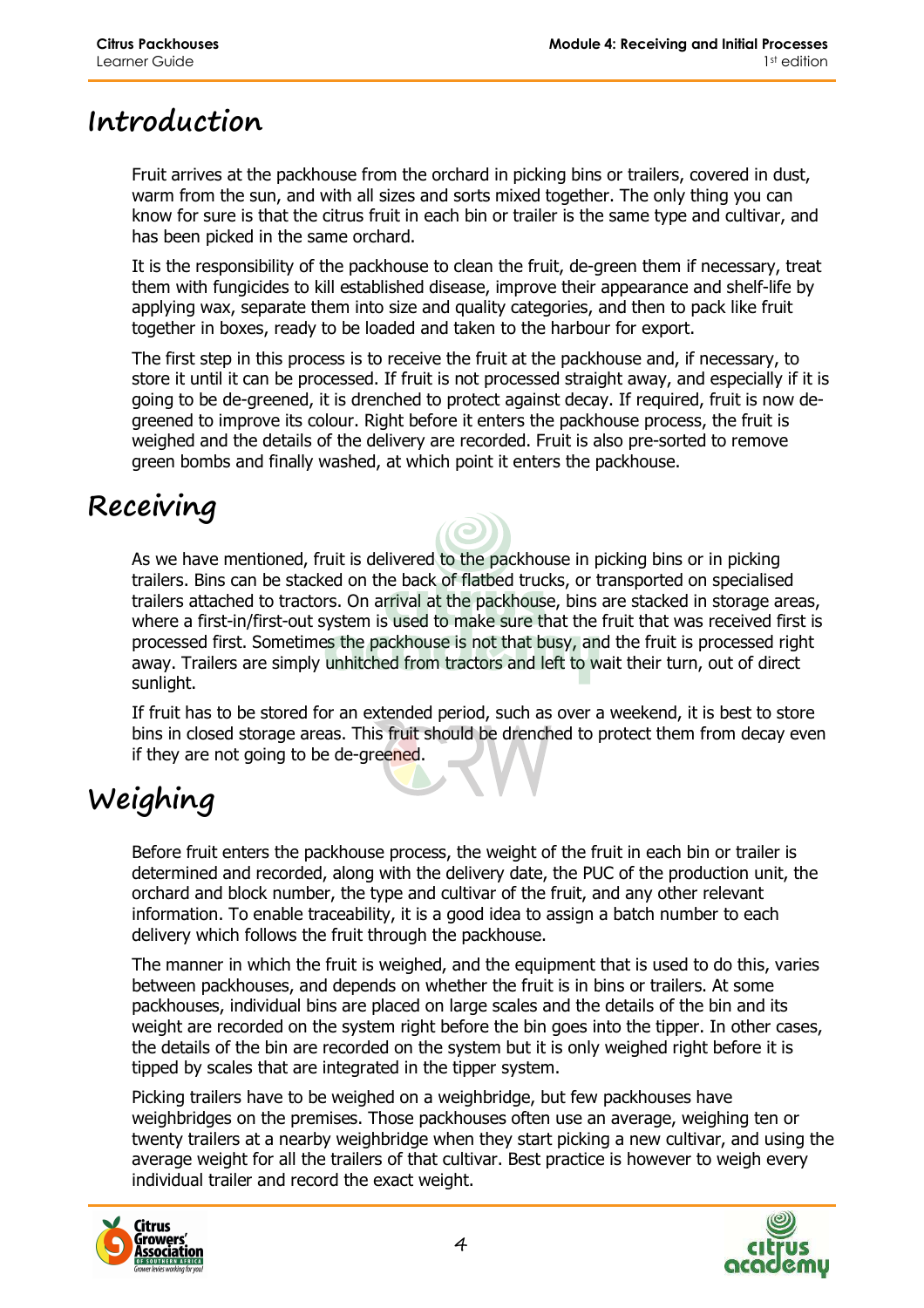### **Packhouse Delivery Inspection**

If the fruit is destined for a phytosanitary market, it has to be inspected at this point for false codling moth and fruit fly infestation. This inspection is part of the management system developed by CRI, aimed at eliminating the risk of FCM and fruit fly infestation of export fruit. For more details on these inspections, please watch the Citrus Academy audio-visual module on Monitoring and Inspection for Phytosanitary Markets.

#### **Drench**

The purpose of the drench is to remove the field heat from the fruit, and to protect the fruit from decay during de-greening and storage. All fruit that has to be de-greened is drenched before going into the de-greening rooms. Fruit that is going to spend an extended period stacked in storage waiting to be processed must also be drenched to protect it against decay. Some packhouses go as far as drenching all fruit that is not going to be packed within a few hours after arriving at the packhouse. This practice has a significant impact on reducing fruit decay and assuring quality.

There are different kinds of drench systems, but the most common involves stacking fruit bins two high in a drench with side covers, and flooding the fruit with water containing treatment chemicals. If the fruit is in trailers, it is first tipped and the fruit that has to be degreened is sorted out and collected into bins to be drenched. Note that it is best practice not to stack bins more than two high, otherwise one will not get sufficient coverage of the treatment chemicals on all the fruit, particularly those in the bottom bins. The drench solution is recycled constantly, and replaced after a certain number of bins. The size of the drench tanks determines how many tons of fruit can be treated before replacing the solution.

Generally, fungicides, a water sanitiser and 2.4-D are used in the drench. 2.4-D helps to prevent the calyx from abscising. CRI issues and updates recommendations for the drench mix on a regular basis, and it is advisable to follow these recommendations closely. These include recommendations for the chemicals used in the drench, the mixing protocol and the drench operation. Be aware of the residue thresholds for your export markets and make sure that they are not exceeded.

Coverage and contact time are the crucial factors in the drench to ensure maximum benefit. Make sure that these recommendations are strictly adhered to for every batch of fruit. After drenching the fruit, it must be allowed to dry completely before going into the de-greening rooms. Ethylene gas cannot penetrate through moisture, and if fruit is still wet, it will take much longer to de-green.

# **De-greening**

Citrus fruit reaches maturity in the winter months, between February and September, depending on the type of citrus and the cultivar, and the production region. The fruit rind changing colour is one of the last stages of the physiological maturing process, and it is possible for fruit to have matured internally, meaning they have reached the minimum sugar and acid levels the market requires, but not yet to have developed external colour. Growers are keen to start picking and packing their fruit as soon as they can to get into the market as early as possible.

De-greening is a treatment that accelerates the rind colour development by exposing fruit to ethylene in special rooms in the packhouse. Ethylene is a natural hormone that is associated



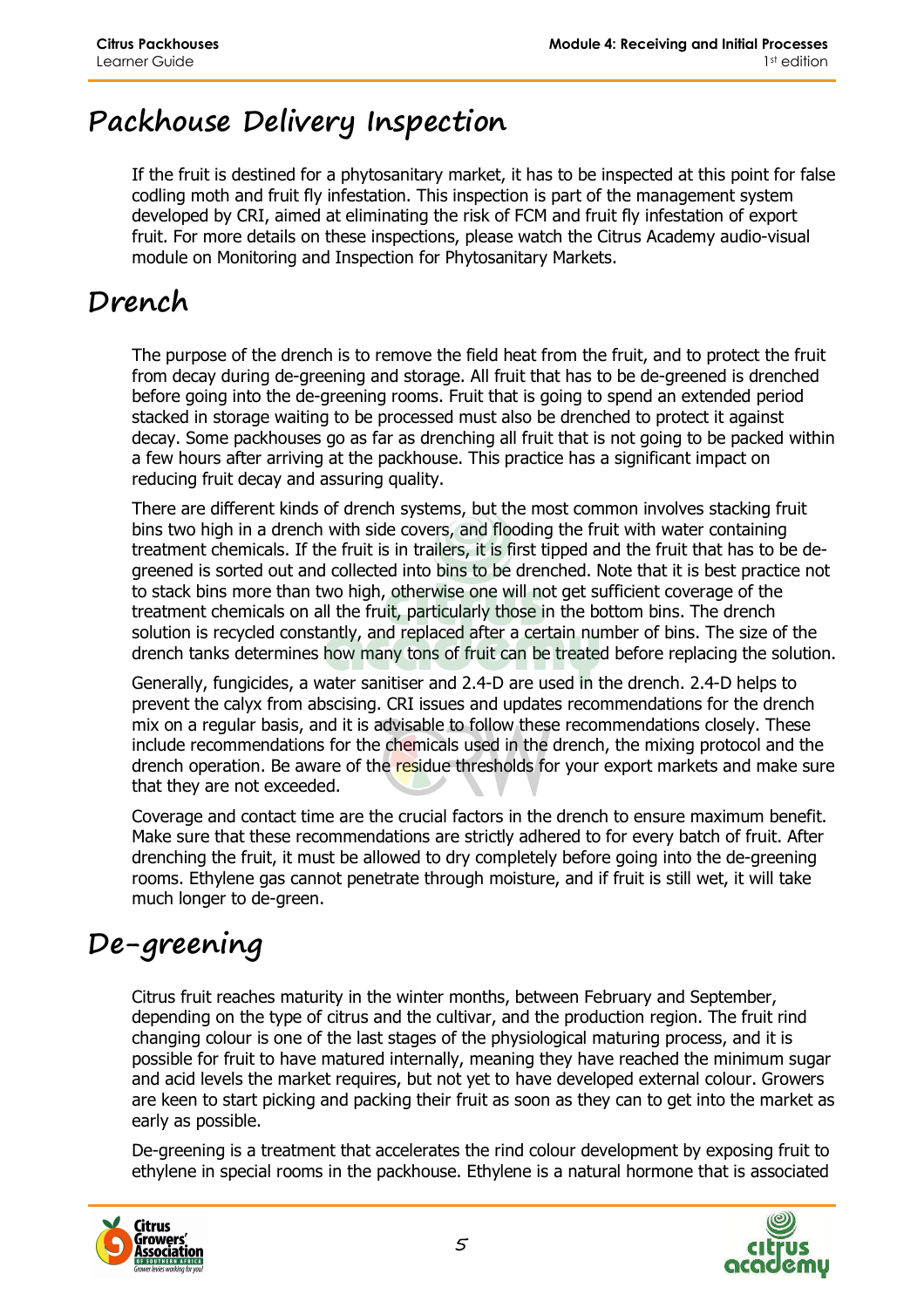with cellular processes involved in ripening, such as the breakdown of acids and rind colour development. Ethylene specifically breaks down the green chlorophyll pigments in the flavedo, and induces orange carotene pigments to be synthesised more quickly.

Many types of citrus, including lemons, grapefruit, oranges, and tangerines, can be degreened, but it is important to remember that fruit should only be de-greened after colourbreak, meaning that natural colour development has to have started for de-greening to work. The temperature, ethylene concentration and exposure time are the critical factors for de-greening. Typically, fruit is exposed to between one and three parts per million ethylene gas for one to three days, at a temperature of between 18°C and 25°C. These factors vary for each type of citrus and cultivar, and depends on the colour of the fruit going into the degreening rooms. Relative humidity and carbon dioxide levels inside de-greening rooms must also be managed rigorously.

The temperature, ethylene concentration, carbon dioxide levels, and relative humidity in degreening rooms are monitored by sensors inside the rooms. The levels can be adjusted manually or electronically, with the most advanced systems monitoring and automatically adjusting the levels according to programmed set points.

#### **Pre-Sorting**

Before fruit enters the packhouse process, it is essential to remove green bombs and fruit that is clearly not suitable for export. Green bombs, which are fruit that is badly infected with fungal pathogens, will contaminate the systems and other fruit, and increase the spore load in the packhouse. Processing and treating fruit clearly not suitable for export beyond this point is a waste of time and money.

Pre-sorters remove all fruit that is decayed, split or clearly not suitable for export. They can also remove fruit that is too large or too small for export, but a pony sizer can also be used for this purpose. Decayed and split fruit is removed and destroyed – please see the module on Packhouse Sanitation for more details – and other fruit can be redirected to the local market lines or processing bins.

#### **Fruit Washing**

Fruit enters the packhouse through a wet or dry tip. Fruit is washed with water containing a sanitiser, in order to kill fungal spores, and to remove organic material and dirt that may have collected on it in the orchard and during picking and transport.

#### **Sanitisers**

Chlorine is a popular sanitiser in washing systems. The efficacy of chlorine however depends on the pH of the water, and on how clean the solution is. Chlorine is three times more effective in water with pH7 than pH8, and it is most effective if used in water with a pH between 6.5 and 7.5. If the pH of the water is outside this range, it should be corrected before being used in the washing system. If the sanitising solution in the washer becomes dirty, the chlorine will bind with the dirt particles in the water and become less effective at sanitising the fruit.

It is also important to keep in mind that chlorine breaks down Imazalil, one of the most important postharvest fungicides, and it will compromise the efficacy of the fungicide treatment if still present. Therefore, effective drying of the fruit before the fungicide bath is important.